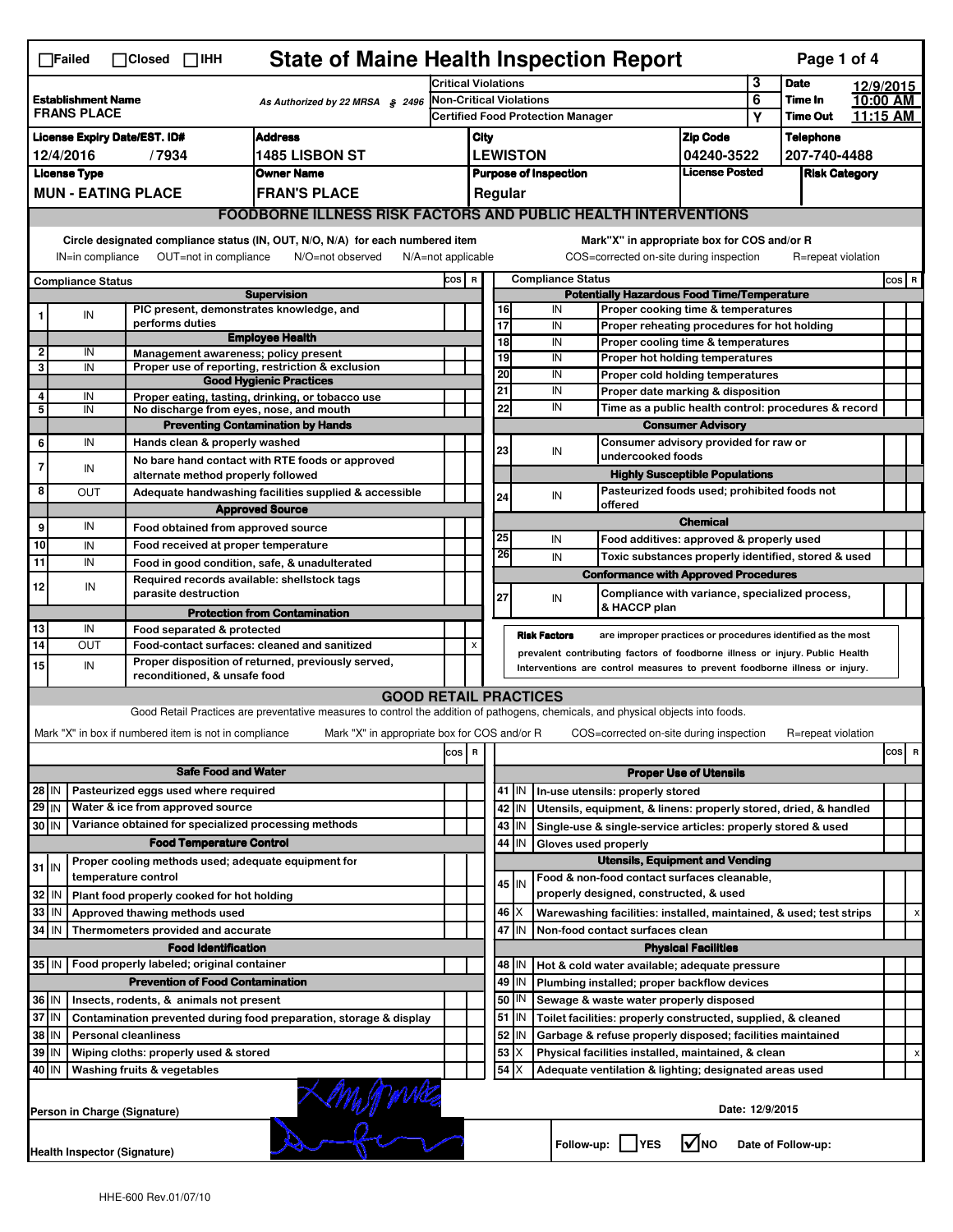|                                                    |                                 | <b>State of Maine Health Inspection Report</b> |                               |                                  | Page 2 of 4 |
|----------------------------------------------------|---------------------------------|------------------------------------------------|-------------------------------|----------------------------------|-------------|
| <b>Establishment Name</b><br><b>FRANS PLACE</b>    |                                 | As Authorized by 22 MRSA § 2496                | 12/9/2015<br>Date             |                                  |             |
| License Expiry Date/EST. ID#<br>12/4/2016<br>/7934 | City / State<br><b>LEWISTON</b> | /ME                                            | <b>Zip Code</b><br>04240-3522 | <b>Telephone</b><br>207-740-4488 |             |
|                                                    |                                 | <b>Temperature Observations</b>                |                               |                                  |             |
| Location                                           | <b>Temperature</b>              |                                                | <b>Notes</b>                  |                                  |             |
| cooler                                             | 32                              |                                                |                               |                                  |             |
| sandwich bar                                       | 35                              |                                                |                               |                                  |             |
| frig                                               | 41                              |                                                |                               |                                  |             |
| hot water                                          | 120 plus                        |                                                |                               |                                  |             |

**Person in Charge (Signature)**

Xempoures 

**Date: 12/9/2015**

**Health Inspector (Signature)**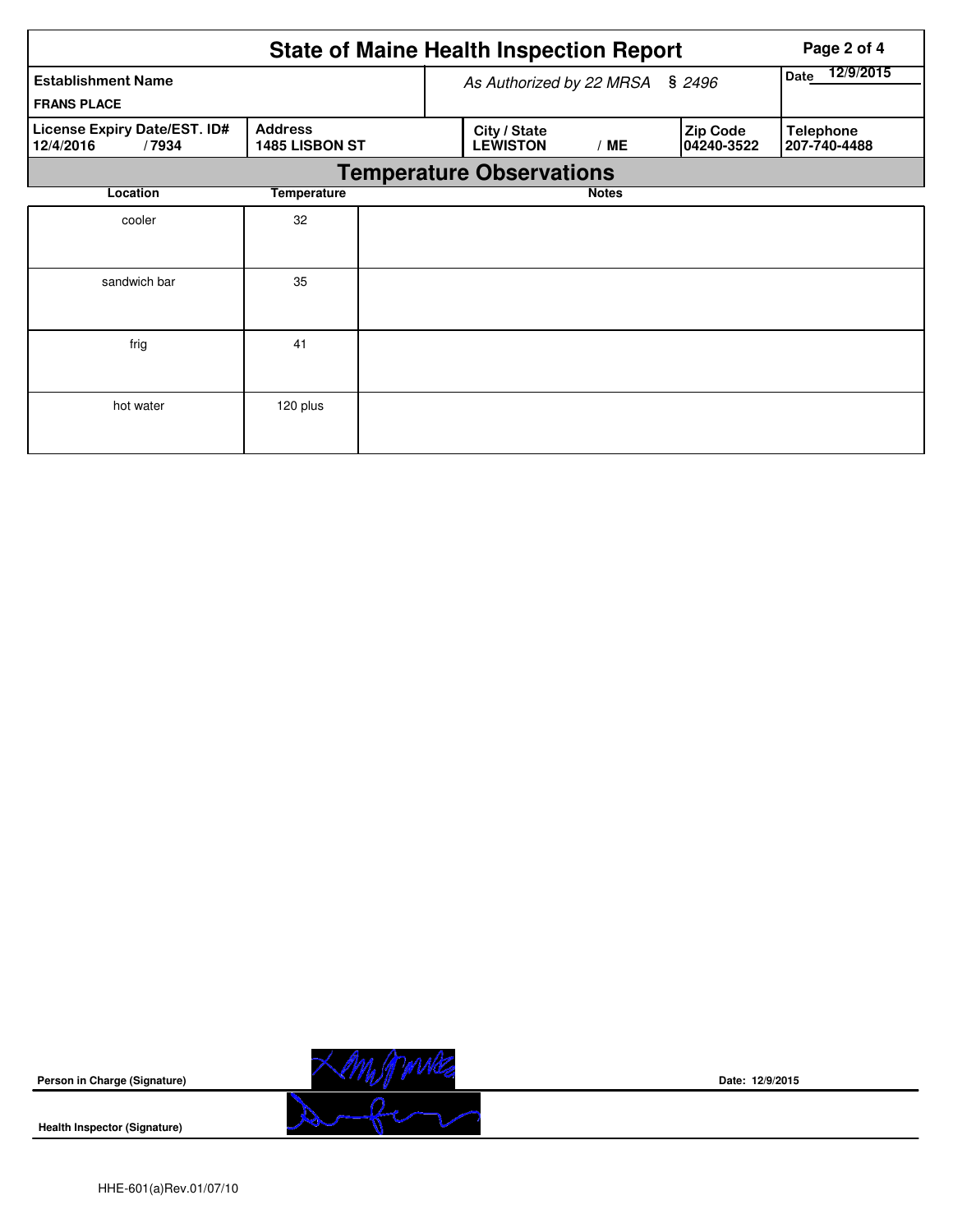| <b>State of Maine Health Inspection Report</b>                                                                                                                                    |                                                                                                          |                                            |    |                               |                   |  |  |
|-----------------------------------------------------------------------------------------------------------------------------------------------------------------------------------|----------------------------------------------------------------------------------------------------------|--------------------------------------------|----|-------------------------------|-------------------|--|--|
| <b>Establishment Name</b>                                                                                                                                                         |                                                                                                          |                                            |    |                               | 12/9/2015<br>Date |  |  |
| <b>FRANS PLACE</b>                                                                                                                                                                |                                                                                                          |                                            |    |                               |                   |  |  |
| License Expiry Date/EST. ID#<br>12/4/2016<br>/7934                                                                                                                                | <b>Address</b><br>1485 LISBON ST                                                                         | City / State<br><b>LEWISTON</b>            | ME | <b>Zip Code</b><br>04240-3522 |                   |  |  |
|                                                                                                                                                                                   |                                                                                                          | <b>Observations and Corrective Actions</b> |    |                               |                   |  |  |
|                                                                                                                                                                                   | Violations cited in this report must be corrected within the time frames below, or as stated in sections | 8-405.11 and 8-406.11 of the Food Code     |    |                               |                   |  |  |
| 8: 6-301.12: N: Sanitary towels / hand drying device not provided for hand wash sink or lavatory.                                                                                 |                                                                                                          |                                            |    |                               |                   |  |  |
| INSPECTOR NOTES: paper towels needed at handsink                                                                                                                                  |                                                                                                          |                                            |    |                               |                   |  |  |
| 14: 4-501.114.(C).(2): C: Quaternary ammonium compound solution concentration is too low or too high.                                                                             |                                                                                                          |                                            |    |                               |                   |  |  |
| INSPECTOR NOTES: too low no reading corrected on site                                                                                                                             |                                                                                                          |                                            |    |                               |                   |  |  |
| 14: 4-601.11.(A): C: Equipment food-contact surfaces and utensils are not clean to sight and touch.                                                                               |                                                                                                          |                                            |    |                               |                   |  |  |
| INSPECTOR NOTES: clean carbon off cooking pots and pans                                                                                                                           |                                                                                                          |                                            |    |                               |                   |  |  |
| 14: 4-602.11.(C): C: Potentially hazardous food contact surfaces are not cleaned with proper frequency. At least every 4 hours.                                                   |                                                                                                          |                                            |    |                               |                   |  |  |
| INSPECTOR NOTES: slicer& potato peeler-corrected on site                                                                                                                          |                                                                                                          |                                            |    |                               |                   |  |  |
| 46: 4-302.14: N: No chemical test kit available.                                                                                                                                  |                                                                                                          |                                            |    |                               |                   |  |  |
| <b>INSPECTOR NOTES: needed</b>                                                                                                                                                    |                                                                                                          |                                            |    |                               |                   |  |  |
| 53: 6-101.11.(A): N: Indoor surfaces are not properly constructed as to be smooth, durable, and easily cleanable or constructed of nonabsorbent material<br>in areas of moisture. |                                                                                                          |                                            |    |                               |                   |  |  |
| INSPECTOR NOTES: repair walls by dishwasher and seal bare wood                                                                                                                    |                                                                                                          |                                            |    |                               |                   |  |  |
| 53: 6-201.11: N: Floors, walls, and ceilings are not smooth and easily cleanable.                                                                                                 |                                                                                                          |                                            |    |                               |                   |  |  |
| INSPECTOR NOTES: replace bad floor tiles                                                                                                                                          |                                                                                                          |                                            |    |                               |                   |  |  |
| 54: 6-202.11: N: Lights not shielded.                                                                                                                                             |                                                                                                          |                                            |    |                               |                   |  |  |
| INSPECTOR NOTES: needed back storge area                                                                                                                                          |                                                                                                          |                                            |    |                               |                   |  |  |
| 54: 6-501.14.(A): N: Ventilation not clean.                                                                                                                                       |                                                                                                          |                                            |    |                               |                   |  |  |
| INSPECTOR NOTES: clean range hood system                                                                                                                                          |                                                                                                          |                                            |    |                               |                   |  |  |
|                                                                                                                                                                                   |                                                                                                          |                                            |    |                               |                   |  |  |
|                                                                                                                                                                                   |                                                                                                          |                                            |    |                               |                   |  |  |
|                                                                                                                                                                                   |                                                                                                          |                                            |    |                               |                   |  |  |
|                                                                                                                                                                                   |                                                                                                          |                                            |    |                               |                   |  |  |
|                                                                                                                                                                                   |                                                                                                          |                                            |    |                               |                   |  |  |

**Person in Charge (Signature)**

**Health Inspector (Signature)** 



**Date: 12/9/2015**